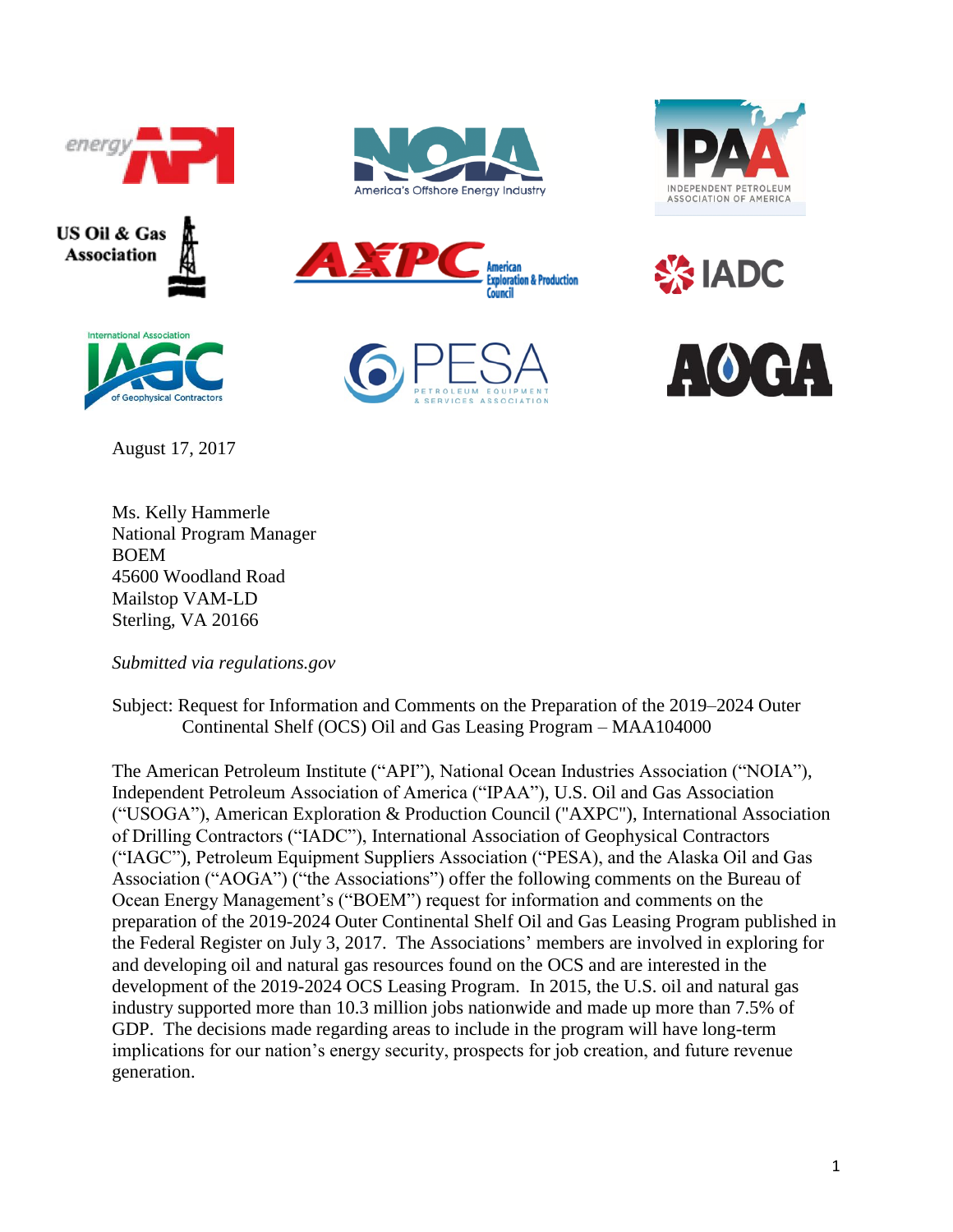The Associations believe that at this point in the Five-year Program development process all OCS areas with the potential to generate jobs and new revenue by advancing America's energy renaissance should be considered for inclusion in the Draft Proposed Program. Anything less undermines the comprehensive process set forth in the OCS Lands Act and could have significant impacts on U.S. energy policy options well into the future. We fully support keeping existing exploration production areas in the Gulf of Mexico (GOM) and Alaska available for leasing in the 2019-2024 Leasing Program and also urge BOEM to make **new** areas in the Atlantic, Eastern Gulf of Mexico (EGOM), Beaufort and Chukchi Seas of Alaska, and the Pacific available for leasing as part of the program.

#### **I. The Associations**

API is a national trade association representing 625 member companies involved in all aspects of the oil and natural gas industry. API's members include producers, refiners, suppliers, pipeline operators, marine transporters, and service and supply companies that support all segments of the industry. API and its members are dedicated to meeting environmental requirements, while economically and safely developing and supplying energy resources for consumers. API is a longstanding supporter of offshore exploration and development and the process laid out in the OCS Lands Act as a means of balancing and rationalizing responsible oil and gas activities and the associated energy security and economic benefits with the protection of the environment.

NOIA is the only national trade association representing all segments of the offshore industry with an interest in the exploration and production of both traditional and renewable energy resources on the U.S. OCS. The NOIA membership comprises more than 325 companies engaged in a variety of business activities, including production, drilling, engineering, marine and air transport, offshore construction, equipment manufacture and supply, telecommunications, finance and insurance, and renewable energy.

IPAA is a national trade association representing the thousands of independent oil and natural gas explorers and producers, as well as the service and supply industries that support their efforts. Independent producers drill about 95% of American oil and natural gas wells, produce more than 50% of American oil, and more than eighty-five percent of American natural gas.

USOGA is a strong advocate for the petroleum industry and its contribution to our country's economic and strategic stability.

AXPC is a national trade association representing 33 of America's largest and most active independent oil and natural gas exploration and production companies. AXPC members are "independent" in that their operations are limited to exploration for and production of oil and natural gas. Moreover, our members operate autonomously, unlike their fully integrated counterparts, which operate in additional segments of the energy business, such as downstream refining and marketing. AXPC members are leaders in developing and applying innovative and advanced technologies necessary to explore for and produce oil and natural gas, both offshore and onshore, from unconventional sources.

Since 1940, IADC has represented the worldwide oil and gas drilling industry. IADC's contract-drilling members own most of the world's land and offshore drilling units that drill the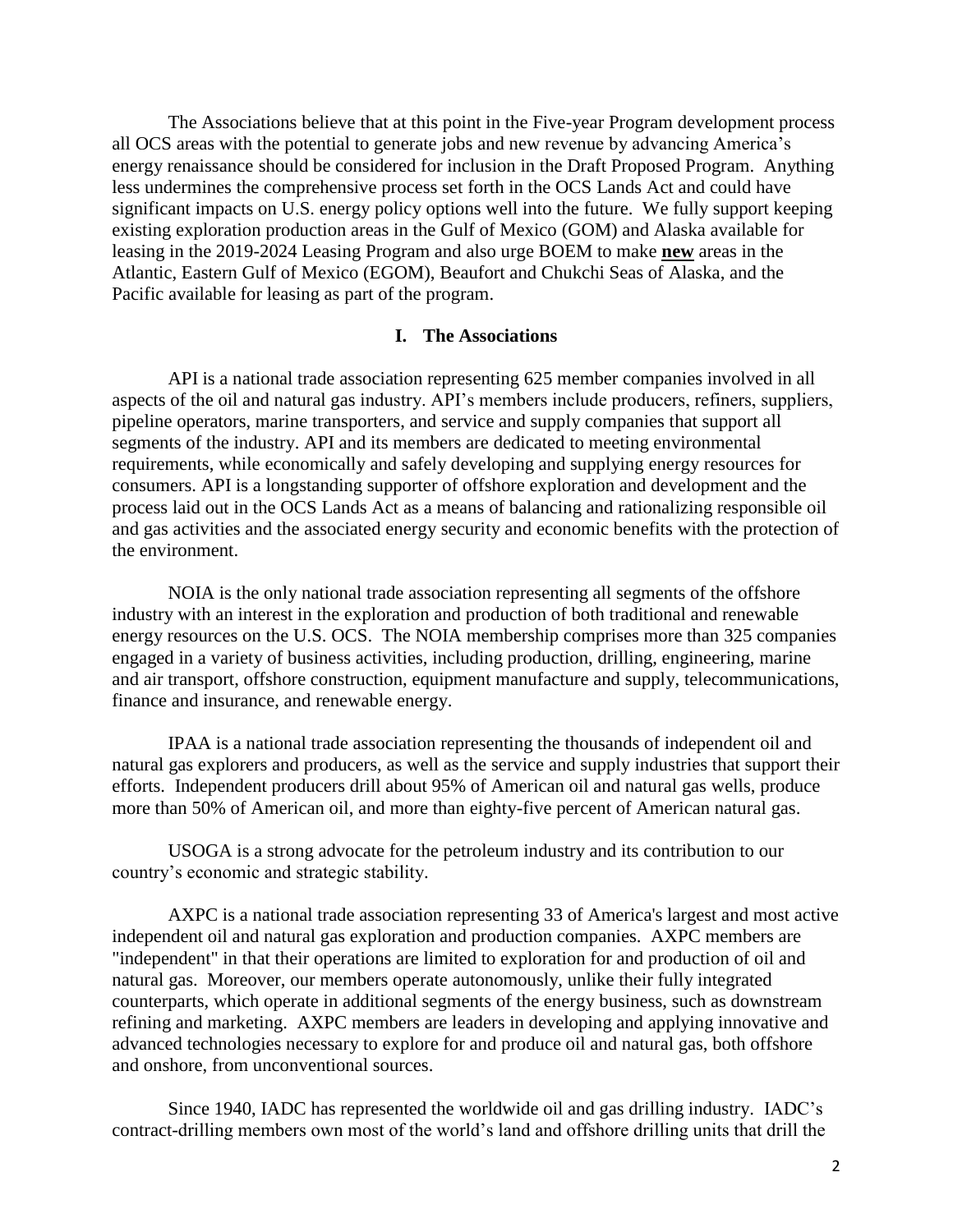vast majority of the wells producing the planet's oil and gas. IADC's membership also includes oil-and-gas producers, and manufacturers and suppliers of oilfield equipment and services. Through conferences, training seminars, print and electronic publications, and a comprehensive network of technical publications, IADC continually fosters education and communication within the upstream petroleum industry.

IAGC is the international trade association representing the industry that provides geophysical services (geophysical data acquisition, processing and interpretation, geophysical information ownership and licensing, associated services and product providers) to the oil and natural gas industry. IAGC member companies play an integral role in the successful exploration and development of offshore hydrocarbon resources through the acquisition and processing of geophysical data.

PESA represents approximately 200 companies that provide the services, technology, equipment and expertise necessary to safely and efficiently explore and produce oil and natural gas. PESA member companies are committed to building a stronger oilfield service sector, advancing safety and environmental stewardship, and ensuring that society has access to the energy needed for continued economic progress.

AOGA is a non-profit trade association located in Anchorage, Alaska. AOGA's 15 member companies account for the majority of oil and gas exploration, development, production, transportation, refining, and marketing activities in Alaska. AOGA's members are the principal oil and gas industry stakeholders that operate within the range of marine mammals in Alaskan waters and in the adjacent waters of the OCS. AOGA and its members are longstanding supporters of wildlife conservation, management, and research in the Arctic, and also support the continued issuance of incidental take authorizations in the Arctic. AOGA has for many years successfully petitioned for, and defended in court, incidental take regulations applicable to offshore oil and gas activities.

# **II. Comments A. Oil and Natural Gas Production Will be Needed to Meet Future Energy Needs**

The recently issued Executive Order 13795, America-first Offshore Energy Strategy<sup>1</sup>, and Secretarial Order  $3350^2$  which implements this strategy, fully recognize the importance of offshore oil and natural gas development. With this request for information and development of a new Five-Year Offshore Leasing Program it is clear that the administration is addressing the responsibility granted by the OCS Lands  $Act<sup>3</sup>$  that "the outer Continental Shelf is a vital national resource reserve held by the Federal Government for the public, which should be made available

 $\overline{\phantom{a}}$ 

<sup>&</sup>lt;sup>1</sup> [https://www.whitehouse.gov/the-press-office/2017/04/28/presidential-executive-order-implementing-america](https://www.whitehouse.gov/the-press-office/2017/04/28/presidential-executive-order-implementing-america-first-offshore-energy)[first-offshore-energy](https://www.whitehouse.gov/the-press-office/2017/04/28/presidential-executive-order-implementing-america-first-offshore-energy)

<sup>&</sup>lt;sup>2</sup> [https://www.doi.gov/pressreleases/secretary-zinke-signs-orders-implementing-america-first-offshore-energy](https://www.doi.gov/pressreleases/secretary-zinke-signs-orders-implementing-america-first-offshore-energy-strategy)[strategy](https://www.doi.gov/pressreleases/secretary-zinke-signs-orders-implementing-america-first-offshore-energy-strategy)

<sup>3</sup> Outer Continental Shelf Lands Act of 1953, as amended, 43 U.S.C. § 1331, *et seq.*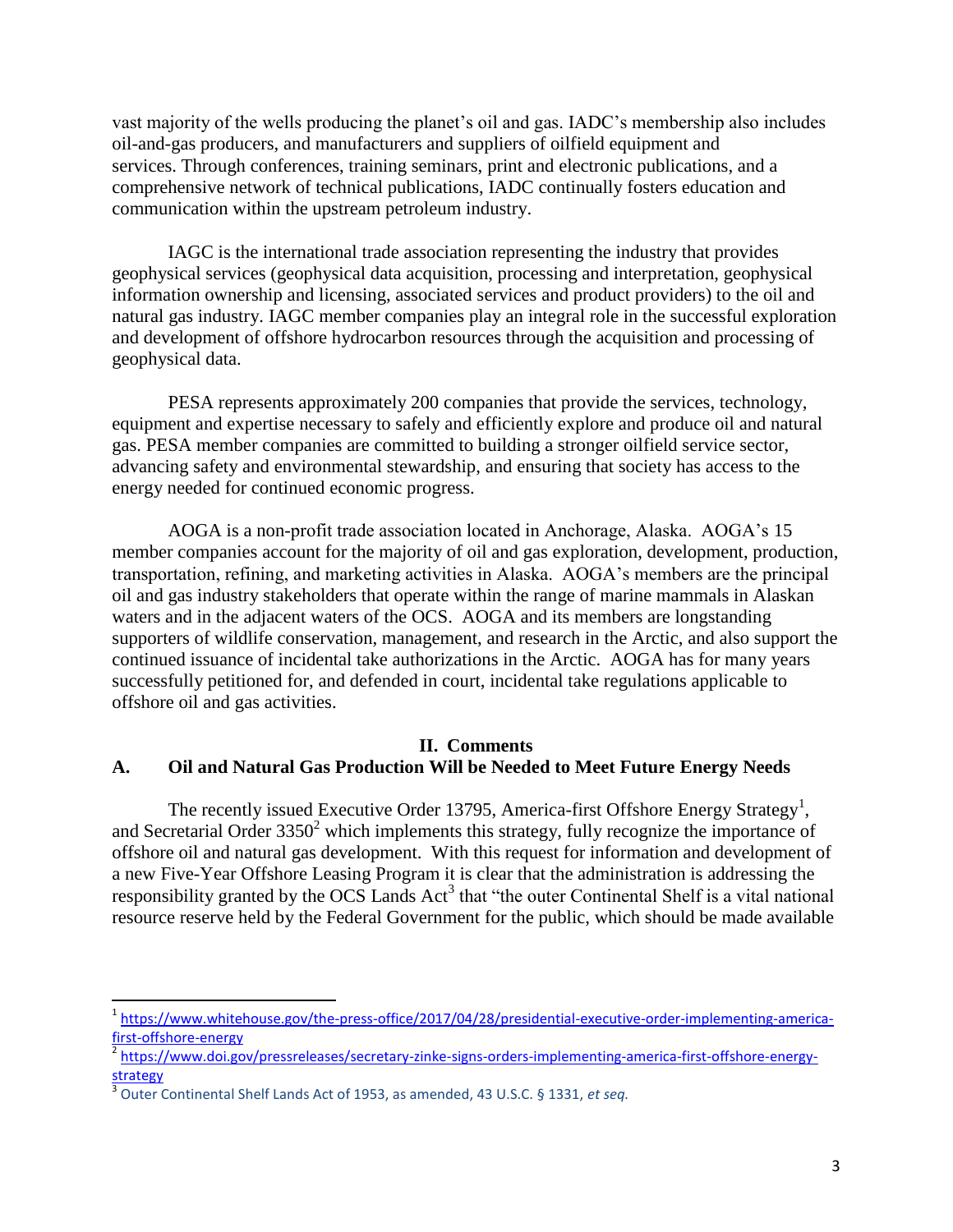for expeditious and orderly development, subject to environmental safeguards, in a manner which is consistent with the maintenance of competition and other national needs."<sup>4</sup>

Given expected global economic and population growth, energy efficiency improvements and alternative energy sources will not be sufficient to meet anticipated U.S. and global energy demand. The U.S. Energy Information Administration forecasts U.S. energy demand to increase five percent by 2040, with more than half of that demand expected to be met by oil and natural  $gas<sup>5</sup>$ .

For the foreseeable future, this increased demand will primarily continue to be met by domestic production. The U.S. has become the world's largest producer of oil and natural gas. This energy renaissance has put millions of Americans to work, generated billions of dollars in revenue for Federal and State governments, and put downward pressure on prices for consumers. Growing U.S. production has dramatically increased our resistance to energy market shocks, but our long-term energy security can only be strengthened with a lasting commitment to expanding offshore oil and natural gas development. In 2016, offshore oil and natural gas production accounted for approximately 18.2% and 4.4% of U.S. production respectively<sup>6</sup>. This production is a crucial component in helping to ensure a dominant U.S. oil and natural gas industry in the future.

# **B. All OCS Areas Should be Fully Evaluated and Considered**

At this point in the Five-year Program development process it is important for BOEM's evaluation of the OCS areas to include all 26 Planning Areas and not prematurely eliminate areas that have resource development potential. The multi-step program development process is designed to collect information from all stakeholders, provide the opportunity for careful analysis and consideration of available information, and allow the Secretary of the Interior to decide on what areas are best suited for future offshore exploration and development activities. Since the existing process does not allow an area removed from consideration at an early stage to be added back in at a later stage, it is important that areas are not prematurely eliminated from consideration. One other nuance of the offshore leasing process is that even though a lease sale is scheduled to be held as part of a Five-year Program, a decision on whether to have the sale is made at the time the sale is scheduled. This allows BOEM the flexibility to include lease sales in areas where a temporary moratorium is set to expire during the Program (like the EGOM where a Congressional moratorium will end in 2022) or where new data that would inform decision making is on the verge of being collected (like the Atlantic).

The decisions made now will have long-lasting impacts on U.S. energy policy. To continue our march towards greater energy independence, bold, forward-looking decisions need to be made. The GOM continues to increase production today, not because of leasing decisions made five years ago but because of decisions made in the 1990's and 2000's. GOM production increased by 25% between 2005 and 2016 and is projected to increase further<sup>7</sup>. To ensure a

 $\overline{\phantom{a}}$ 

<sup>4</sup> 43 U.S.C. § 1332(3)*.*

<sup>&</sup>lt;sup>5</sup> <https://www.eia.gov/outlooks/aeo/>

<sup>&</sup>lt;sup>6</sup> Oil - [https://www.eia.gov/dnav/pet/pet\\_crd\\_crpdn\\_adc\\_mbblpd\\_a.htm;](https://www.eia.gov/dnav/pet/pet_crd_crpdn_adc_mbblpd_a.htm) Natural Gas [https://www.eia.gov/dnav/ng/ng\\_prod\\_sum\\_a\\_EPG0\\_VGM\\_mmcf\\_a.htm](https://www.eia.gov/dnav/ng/ng_prod_sum_a_EPG0_VGM_mmcf_a.htm)

<sup>&</sup>lt;sup>7</sup> <https://www.eia.gov/todayinenergy/detail.php?id=32192>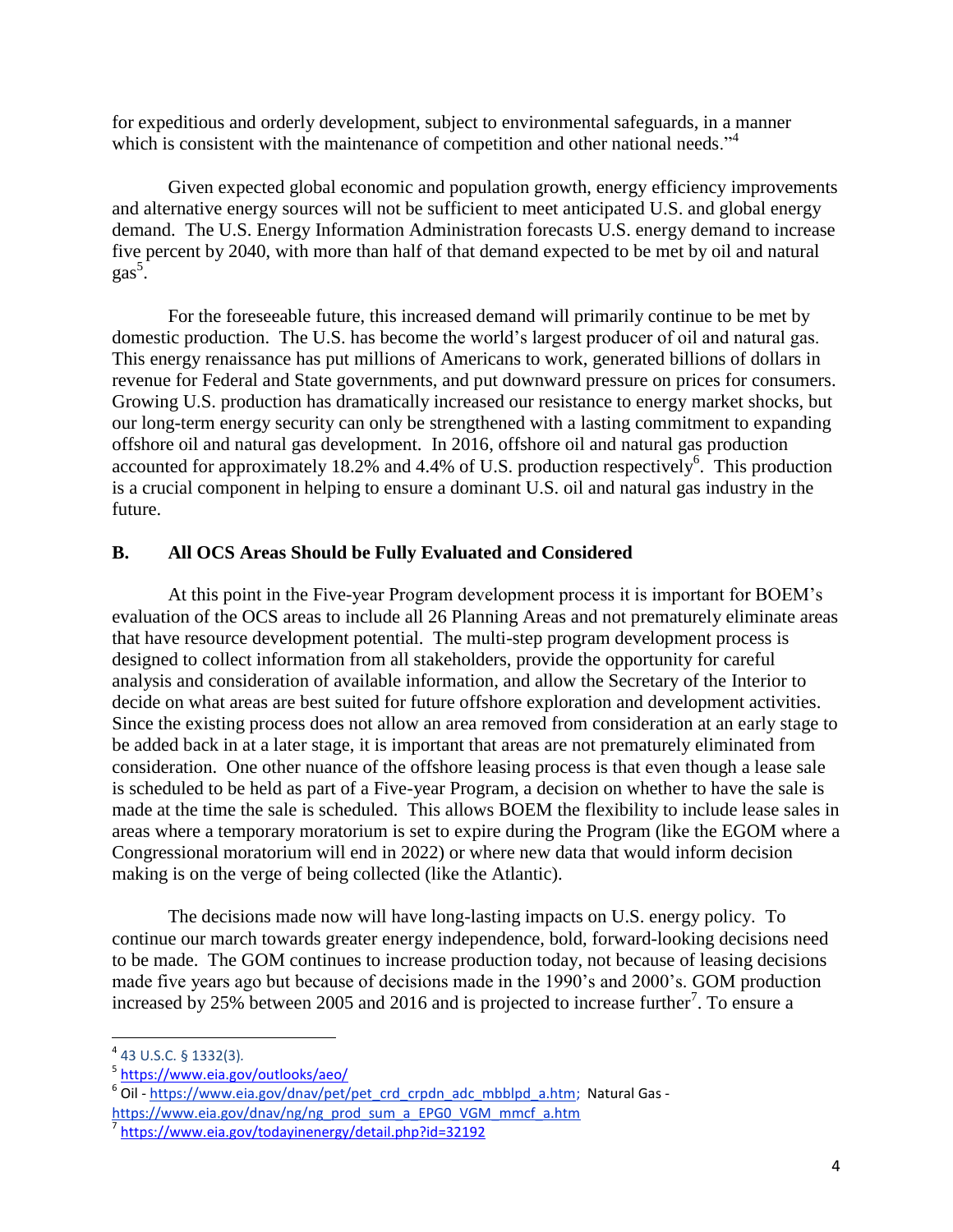robust energy program out to 2040 and beyond, decisions on areas to include in the 2019-2024 OCS Leasing Program need to be more expansive than today's Leasing Program. Therefore, BOEM should fully consider all areas for inclusion in the program and keep as many areas as feasible in the Draft Proposed Program.

Recent events in Russia, Asia, and the Middle East highlight the importance of maintaining a robust U.S. oil and natural gas industry to increase energy security and strengthen national security. No longer are we as a nation crippled by world events that threaten supply or heighten the risk of conflict. Our increased domestic production serves as a buffer to cushion the shocks to our economy that were once commonplace. With the timeline for development of offshore oil and gas stretching 10 to 15 years from the time of a lease sale, especially in frontier and deepwater areas, we need to maintain our activity in existing areas of operation and thoroughly consider expanding access to unexplored and undeveloped OCS areas that have been off limits for decades. Resources from these areas will be needed to replace the onshore and offshore oil and natural gas reserves that we currently produce.

Previous federal energy policy decisions have kept most of the U.S. OCS off limits to exploration and potential production. With the right choices, offshore oil and natural gas could play an even greater role in increasing domestic production, creating jobs and driving other economic benefits. Quest Offshore Resources concluded that development in the Atlantic could create nearly 280,000 new jobs along the East Coast and across the country, grow our economy by up to \$23.5 billion per year and add 1.3 million barrels of oil equivalent per day to U.S. production<sup>8</sup>. This equals about 70% of current production from the GOM. Jobs and government revenue are also locked away with large energy reserves in the Pacific and EGOM, totaling more than 200,000 jobs, \$218 billion and 2.6 million barrels per day according to a Wood Mackenzie study $9$ .

### **C. Existing and Historical OCS Exploration and Development Areas are Important**

The OCS contains critically important hydrocarbon producing areas like the GOM where expertise and technology has increased our nation's energy security and prospective areas like the Chukchi and Beaufort Seas off Alaska that are thought to contain world-class hydrocarbon resources. Regular and predictable lease sales, regulatory certainty, and timely permitting are needed to help ensure high participation in future lease sales, new federal revenues from lease bonuses, and sustained offshore exploration and production.

The importance of predictability and certainty in the offshore leasing program cannot be overemphasized and are crucial to a successful offshore energy policy. Companies need regular access to leases to make the long-term commitments required for offshore development, particularly for investments at the magnitude required for frontier areas like the Arctic. As technology improves and economic conditions change, leases once deemed noncommercial evolve into viable drilling candidates with commercial potential. Because of this evolution, it is important to allow innovative companies the opportunity to pursue new leases to test innovative geologic concepts and to employ advancements in drilling and production technology. A continuous stream of new discoveries is needed to replace depleted reserves and help maintain or

 $\overline{a}$ 

<sup>&</sup>lt;sup>8</sup> <http://questoffshore.com/wp-content/uploads/Economic-Benefits-Full-Dec.13.pdf> 9<br>[http://www.api.org/~/media/Files/News/2011/SOAE\\_Wood\\_Mackenzie\\_Access\\_vs\\_Taxes.pdf](http://www.api.org/~/media/Files/News/2011/SOAE_Wood_Mackenzie_Access_vs_Taxes.pdf)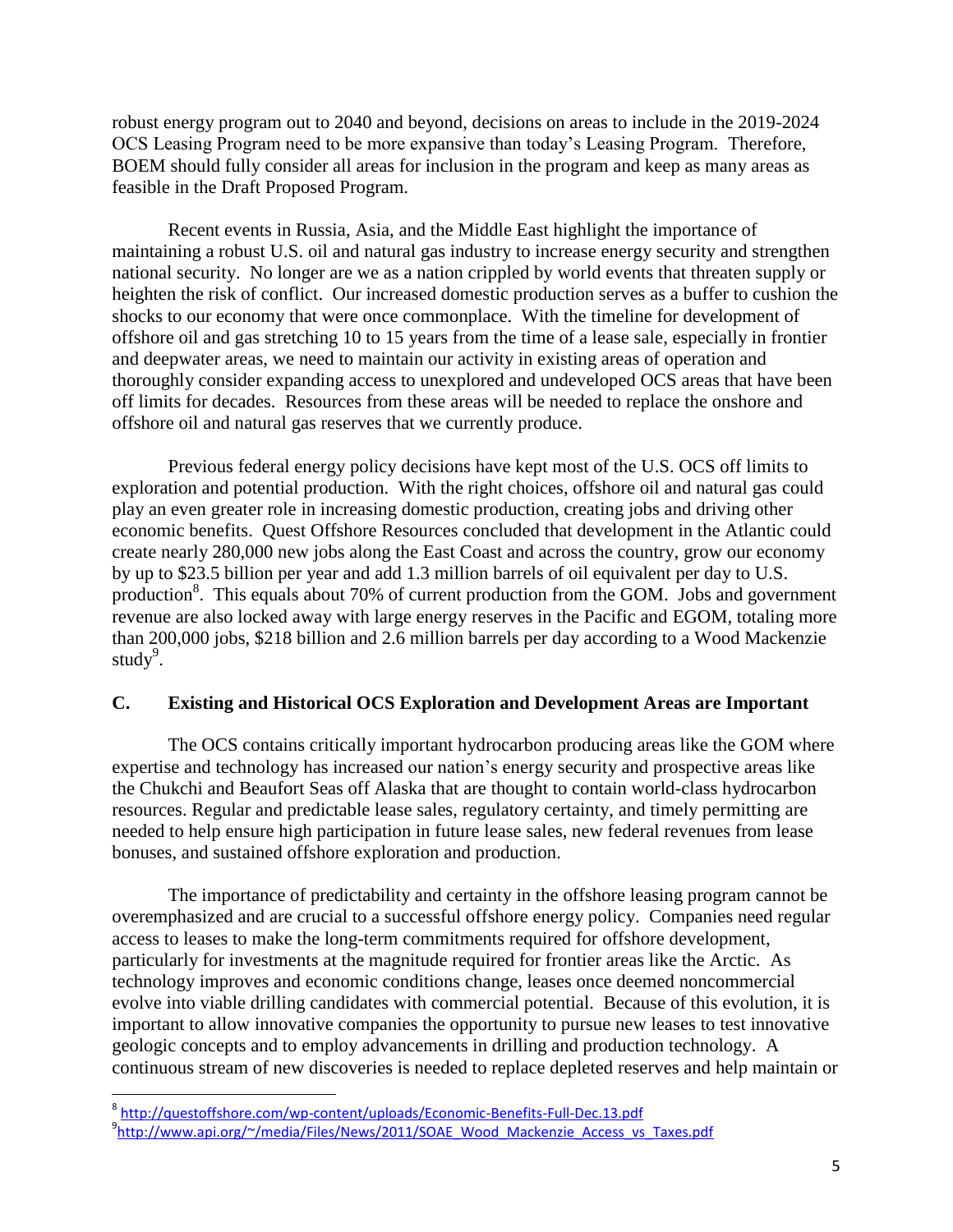increase domestic production levels. Without the opportunity to obtain leases, companies will be forced to turn their attention and investment dollars to prospects in other parts of the country or the world.

Development of new oil and gas resources in Alaska is a critical state and national interest. In 1988 Alaska's North Slope was producing 2.145 million barrels per day -- or 25% of the U.S. domestic production. Current North Slope production has declined to less than 575,000 barrels per day. Drilling of new offshore prospects and development of the discoveries that may be found is essential to slowing and reversing the current, declining trend in Alaskan oil production. Should this decline continue unabated, the viability of the Trans-Alaska Pipeline will be threatened, and with it the flow of existing production to the Lower 48 States. The Chukchi Sea was last estimated by MMS/BOEM in 2006 to contain 15.38 BBO, 76.77 TCFG, or a total of 29.04 BBOE. The Beaufort Sea was last estimated by MMS/BOEM in 2006 to contain 8.22 BBO, 27.65 TCFG, or a total of 13.14 BBOE<sup>10</sup>. The Chukchi Sea offers more resources than any other undeveloped U.S. energy basin. The Beaufort Sea, while smaller, nevertheless provides among the largest undiscovered resource accumulations in the U.S. The development of the Chukchi Sea and the Beaufort Sea will also greatly enhance U.S. energy security by sustaining the Trans-Alaska Pipeline System and generating significant economic benefits for Alaska and the nation. Based on a 2011 study by the Anchorage firm Northern Economics, development of these two Arctic OCS Basins could generate as many as  $50,000$  jobs<sup>11</sup>.

Another benefit of the sustained and expansive energy policy the U.S. has followed in parts of the Gulf of Mexico is that the U.S. oil and natural gas industry has become the world leader in offshore technology development. This is particularly true in terms of deepwater exploration, drilling and development operations. To maintain our position as a technology leader we will need to pursue an energy policy that continues to allow leasing in existing and historical areas of operation, especially in the Arctic and the Atlantic. The U.S. needs to continue to foster exploration and development activities in new OCS areas so that we can remain on the forefront of area-specific technology development rather than leave this to other countries.

#### **D. New Areas of Exploration are Needed**

 $\overline{a}$ 

The Atlantic OCS has not been explored for decades, and no Atlantic sales were included in the 2017-2022 Five-Year OCS Leasing Program despite strong support for leasing and development by elected officials in Virginia, North Carolina and South Carolina. Most importantly, permitting decisions to allow seismic surveys and data collection in the Mid- and South Atlantic OCS Planning Areas were delayed without scientific justification, They are finally advancing, albeit at a very slow pace. Atlantic seismic survey data are needed to update resource estimates that are based on decades-old information. With new seismic data in hand, decisions informed by science can be made as to the true resource potential in these areas. However, because of the ongoing permitting delays, the timing of the 2019-2024 Five-Year

<sup>10</sup> Minerals Management Service. *Undiscovered Oil and Gas Resources, Alaska Federal Offshore as of 2006*. http://www.boem.gov/uploadedFiles/BOEM/Oil and Gas Energy Program/Resource Evaluation/Resource Assessment/2006 [AlaskaUndiscoveredOilandGasResources.pdf](http://www.boem.gov/uploadedFiles/BOEM/Oil_and_Gas_Energy_Program/Resource_Evaluation/Resource_Assessment/2006AlaskaUndiscoveredOilandGasResources.pdf)

<sup>11</sup> Northern Economics, Inc. and Institute of Social and Economic Research. *Potential National-Level Benefits of Alaska OCS Development.* Prepared for Shell Exploration & Production. February 2011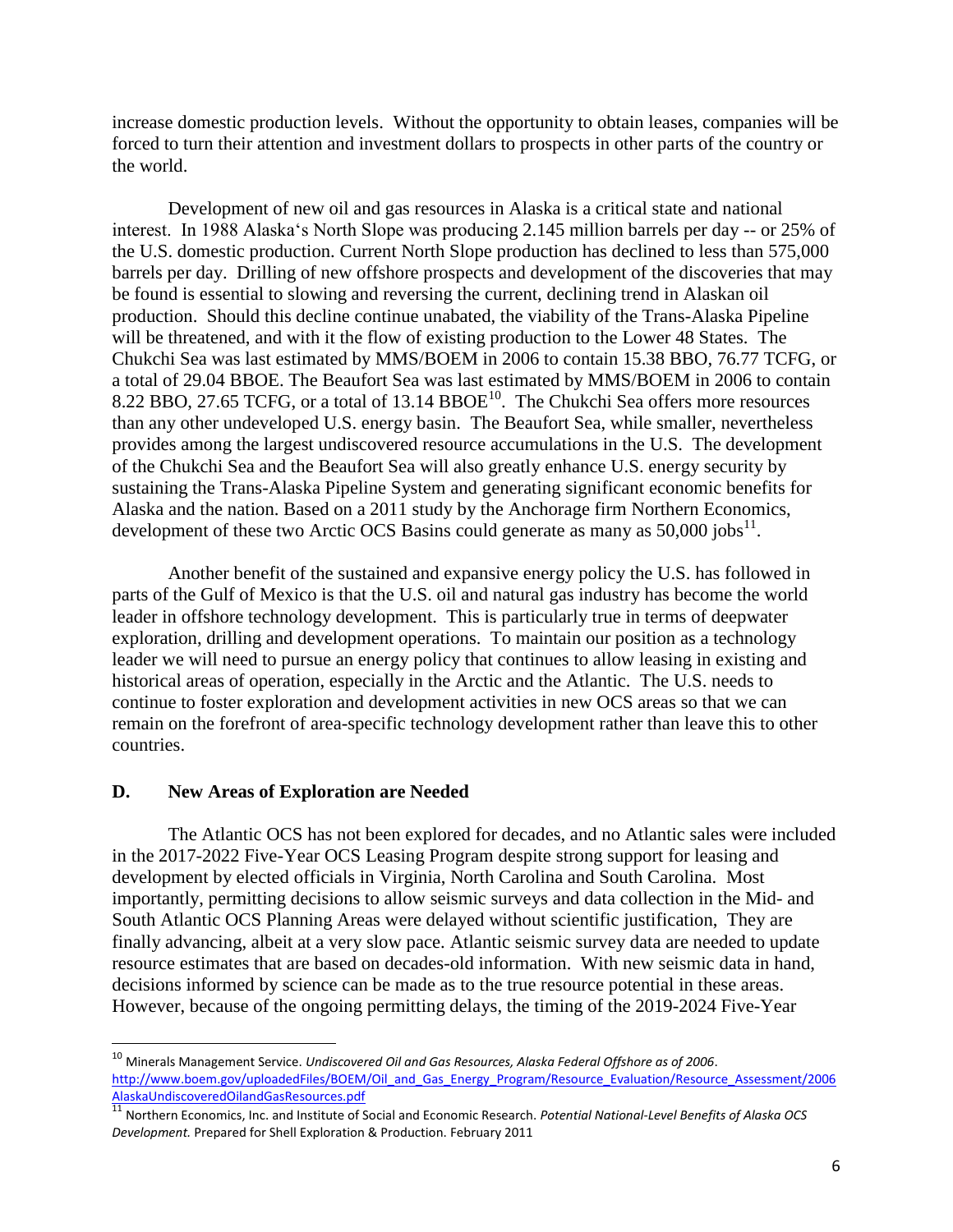Program development process and industry's seismic data collection remain out of sync. BOEM will need to decide which areas to include in the Draft Proposed Program well before industry has the opportunity to collect and analyze any new seismic data. If the Atlantic OCS is not included in the Draft Proposed Program, then new seismic data will likely not become available as the incentive for companies to collect the data – and the prospect of a future lease sale – will be gone. Therefore, we respectfully request that, at a minimum, the Mid-and South Atlantic OCS Planning Areas must be included in the Draft Proposed Program.

The 2019-2024 Program offers an opportunity in the EGOM that has not been available since a Congressional moratorium was enacted in 2006. The Congressional Moratorium for the EGOM was put in place as part of the Gulf of Mexico Energy Security Act of 2006 and it bans oil and natural gas leasing within 125 miles off the Florida coast and east of a negotiated Military Mission Line in the EGOM, and a portion of the Central GOM. It is set to expire in 2022, or earlier with Congressional action. Lease sales can be scheduled and held in the latter part of the 2019-2024 Program without any Congressional action. The long-standing framework of cooperation between the Department of the Interior (DOI) and the Department of Defense (DOD) demonstrates that these are not mutually exclusive missions, but that both missions can coexist and help to advance our national and energy security goals.

In addition, one criterion the DOI is required to use in selecting areas to be included in the proposed Program is the likely availability, or presence, of oil and gas resources. Areas of the EGOM with significant known reserves that feature promising geological conditions should therefore be included in the Draft Proposed Program. Supporting resources and infrastructure in the Central Gulf of Mexico could be enhanced relatively quickly if expanded oil and natural gas exploration and development take place. Failing to include the Eastern Gulf Planning Areas in the first stage of a lengthy, multi-stage leasing program evaluation process because of local opposition, unfounded concerns over conflicts with military training, or the existence of a temporary moratorium undermines the entire Five-year Leasing Program process that is designed to take multiple factors into account throughout the process and not pre-determine the outcome or the actions of Congress.

We encourage BOEM to continue to work with the military to demonstrate that oil and natural gas operations and military training activities are not incompatible, per se. The last evaluation the DOD conducted in 2010 indicated that only 11% of the EGOM should be off limits to oil and natural gas exploration and development activities. This evaluation should be updated as soon as possible. Based on the results, BOEM can analyze areas of known and prospective resources in relation to the military's areas of concern and other ocean users to determine areas best suited for future leasing.

#### **E. Industry Activities are Compatible with Other Ocean Uses**

Through decades of activity on the OCS, industry has proven that its operations can coexist with other uses and users of the ocean. For example, the military has established Military Warning Areas and Water Test Areas in the GOM and leases in these areas contain stipulations that require special accommodations to military operations, including the right of the military to suspend oil and gas operations, require evacuation of personnel, and require a formal Operating Agreement between the lessee and the military. Also, a "drilling window" program (rarely used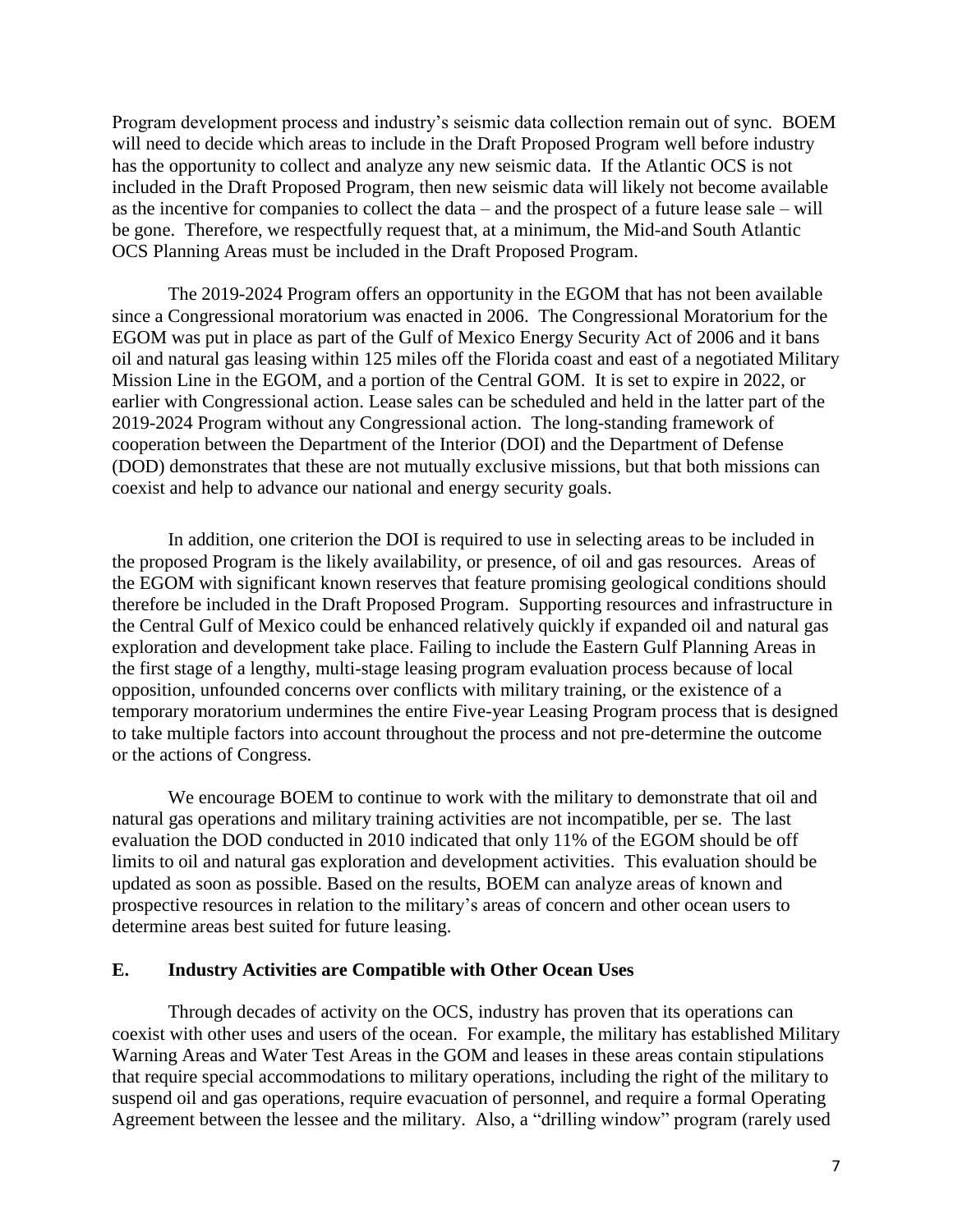given the uncertainty associated with receiving necessary permits to conduct offshore operations) was established in 1991 in the EGOM, to ensure that any drilling can be conducted in a safe, predicable, and orderly manner without interfering with scheduled military activities or jeopardizing the national defense mission.

Another example is the thriving Flower Garden Banks National Marine Sanctuary. A series of coral reefs that have been surrounded by industry operations and platforms since its creation in 1991, the banks provide home to a large array of marine life and offer recreational divers a spectacular experience. Add to these examples the robust commercial and recreational fishing industries in the Gulf of Mexico and Alaska and the coastal tourism industry in Gulf Coast states and there is ample evidence that oil and natural gas development and other ocean industries can co-exist and all can thrive  $12$ .

# **F. Continued Safety and Environmental Performance Improvements**

The oil and natural gas industry continues to work both independently and with the regulators to enhance the safety of offshore operations. Many industry standards have been revised, enhanced or developed to cover areas including well design, cementing, and operator/contractor interaction; blowout prevention equipment design, operation, repair and maintenance, and associated control systems; and, subsea equipment interfaces with remotelyoperated vehicles and well capping equipment. The Center for Offshore Safety also works to improve the safety performance of America's offshore oil and natural gas industry and it continues to work with companies and the regulators to engrain safety culture into day-to-day operations.

The Marine Well Containment Company and the Helix Well Containment Group provide containment technology and response capabilities for the unique challenges of stopping the flow of oil thousands of feet below the water's surface. In the unlikely event that these services will be needed, these companies maintain quickly deployable systems that are designed to stem uncontrolled flow of hydrocarbons from wellbores located on the seafloor either by sealing the well or directing the fluids into storage vessels located on the surface of the water.

The oil and natural gas industry also continues to advance an oil spill response research and development program that oversees more than 25 projects in eight areas: planning, mechanical recovery, dispersants, in-situ burning, remote sensing, shoreline protection, alternative technologies, and inland spill response. Oil spill response organizations have increased their capabilities by increasing training and keeping in inventory more equipment that is fit for specific purposes such as in-situ burning, and the industry has invested in international oil spill preparedness and response programs focused on improving industry operational capabilities in all parts of the world, including the Arctic.

The offshore industry systematically assesses operating practices and management systems with the goal of continuous improvement in safety and environmental performance. The safety and environmental performance record over recent years suggests that these efforts have been effective. The Associations also believe that these changes have made offshore oil and gas exploration and development safer, providing protection to communities and the environment.

 $\overline{\phantom{a}}$ 

<sup>&</sup>lt;sup>12</sup> <https://energyindepth.org/national/the-petroleum-and-tourism-industries-thrive-in-americas-gulf-coast/>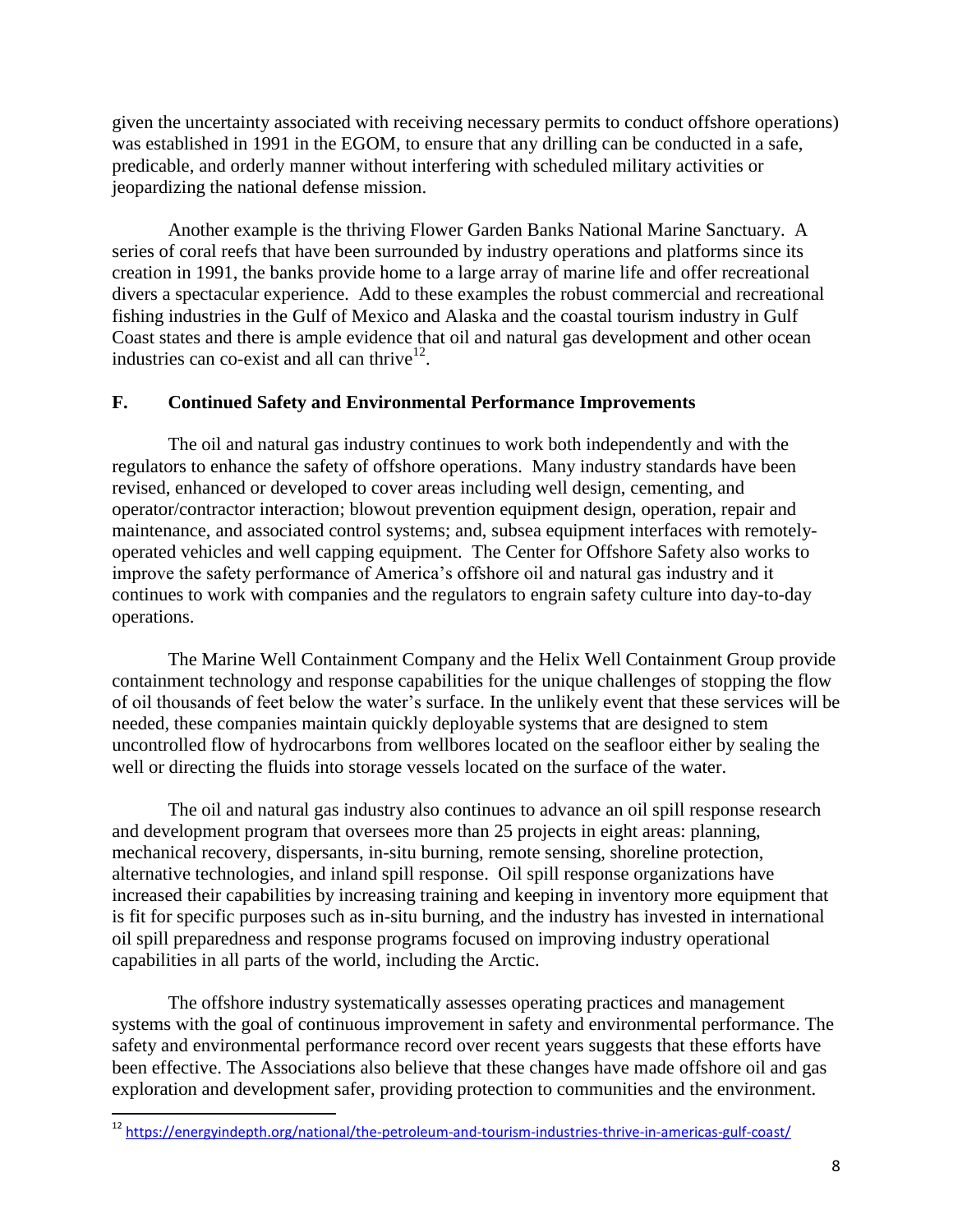### **G. Requested Fair Market Value Information**

BOEM has posed a series of questions on fair market value topics. The Associations' answers, provided below, were developed using information found in a study by BOEM's predecessor, the Bureau of Ocean Energy Management Regulation and Enforcement (BOEMRE), specifically, OCS Study BOEMRE 2011-014, Economic Analysis, Inc. and Marine Policy Center December 2010, *Policies to Affect the Pace of Leasing And Revenues in the Gulf of Mexico Technical Report.* It is important to note that the main conclusion of this report is:

> "[f]irst and foremost, the results show that there are important tradeoffs across policy alternatives, so no single policy is best at achieving all Goals. Nor does any individual policy dominate the Status Quo policy. Rather, some policy alternatives perform better than the Status Quo in terms of some Goals, but not as well in terms of others. So the choice among policies depends upon value judgments regarding the relative importance of the various goals."

The Associations agree with the main conclusion of the report. If BOEM makes changes to the existing fiscal policy framework in the GOM, industry will react accordingly based on expected market forces, but there may be unintended consequences that cannot be anticipated. For frontier areas, should they be made available for leasing, there are factors unique to each area, highlighted in Question #2 below, that BOEM must consider and understand the consequences of those choices. If the ultimate goal is to maximize U.S. offshore production and the revenues, jobs, and energy security that it brings, BOEM needs to make fiscal term decisions that encourage continued industry investments in the Gulf of Mexico and new investments in frontier areas. This is especially true given the ongoing low price environment that makes largescale capital investment more challenging.

- *1. If DOI continues leasing in the Gulf of Mexico planning areas, are there changes to lease terms that will better meet the objectives of the OCS Lands Act? Lease terms subject to change include:*
	- *a. Minimum bids*

The BOEMRE analysis found that "[h]igher minimum bids are shown to increase cash bonus bids on some tracts, but also result in a reduction in the number of tracts sold. The net effect on total discounted cash bonus bids and royalty payments is insignificant." Additionally, "[t]he tracts that go unsold will disproportionately be marginal tracts that would typically receive only a single bid, so that the average bid per tract sold is expected to increase." Finally the report concluded that, "[i]ncreasing the minimum bid reduces OCS activities."

The major take away from this analysis is that an increase in the average minimum bid does not mean more money for the government; it just means that fewer marginal tracks will be sold and that fewer companies will participate in lease sales because of the higher cost. Over time this will result in less OCS activity.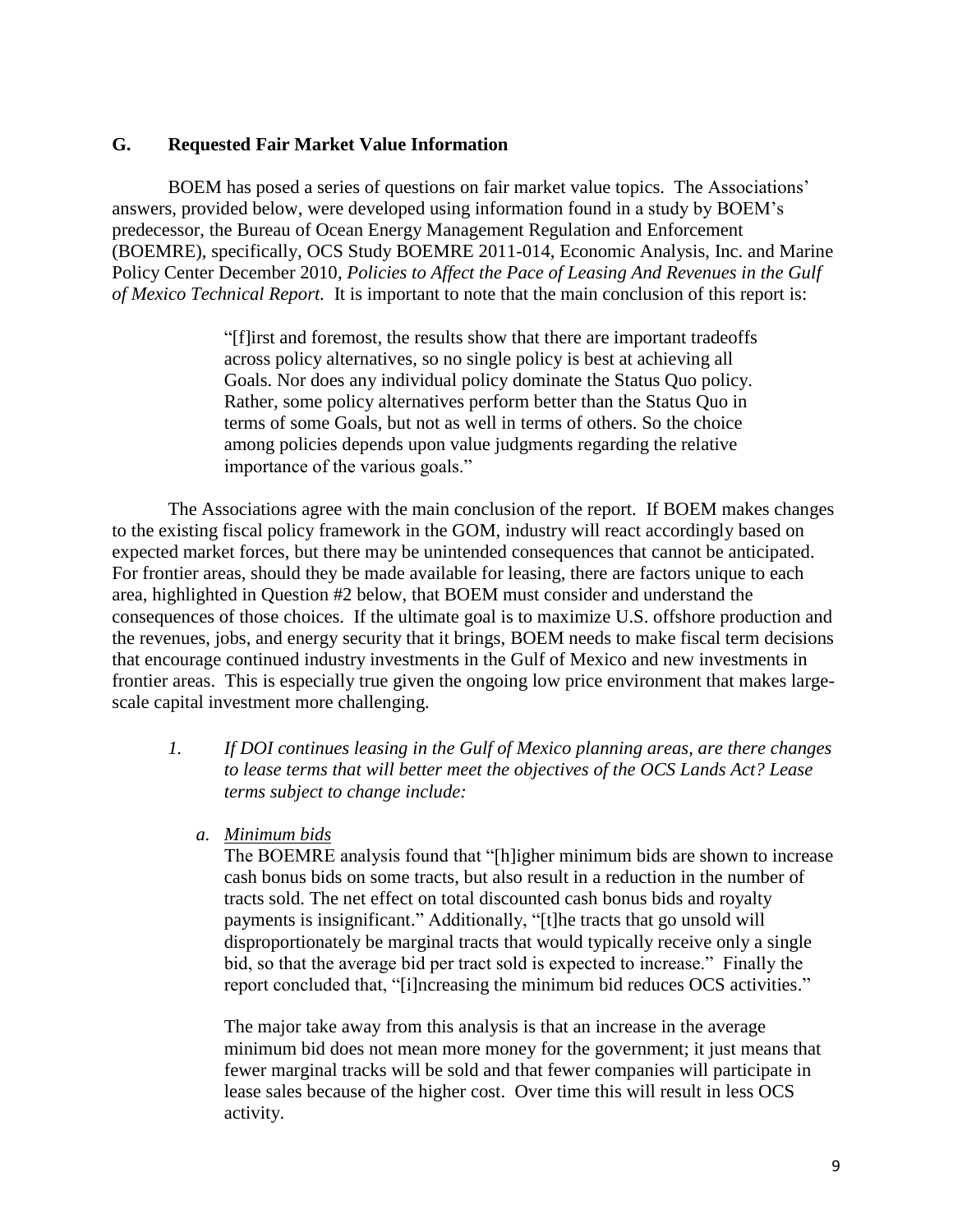## *b. Rental rates*

The key findings in the BOMRE analysis is that "[i]ncreasing the area rental rate slightly reduces the number of tracts sold, and may lead firms to relinquish tracts prematurely, thereby reducing expeditious development of OCS resources", and "[h]igher rental rates induce firms to purchase fewer tracts and perhaps to spend less time exploring tracts."

## *c. Royalty rates, royalty structures (e.g., flat or sliding scale)*

In general, the BOEMRE analysis found that higher royalty rates would undermine the goals of the OCS Lands Act and "adversely affect expeditious development of OCS resources, reduce competition for tracts, and reduce the overall social value of OCS resources." BOEM might see higher royalty payments if rates were raised but the gains would be offset by lower bonus bids and other revenue flows. Additionally, coastal states would see lower employment and less economic development attributed to OCS development because of the decreased level of activity.

In a low price environment, the impact of royalty rates cannot be underestimated. BOEM reduced royalty rates for leases in water depths less than 200 meters to 12.5% in upcoming Lease Sale 249. Presumably this was done to spur additional leasing and development activities. BOEM should consider extending the lower royalty rates to leases in all water depths to help ensure that capital investments in the GOM remain competitive with opportunities available in other areas around the world.

## *d. Initial period (also known as primary term) of the lease term and extended initial period (such as 7 years plus 3 years more if drilling commences)*

In the BOEMRE report, it is noted that "shorter lease terms are found to adversely affect most measures of expediting development of OCS resources, and to reduce the overall social value of OCS resources." The Associations do not support policies that result in an outcome such as this. Shorter lease terms, especially in deeper waters, make the exploration process much more difficult for companies because of the compressed timeframes. According to the BOEMRE report, the end result of shorter lease terms would be less competition for leases, lower bonus bids, and a reduction in royalty payments to the U.S. government.

BOEM should undertake an evaluation of the utility of the seven plus three lease term in water depth from 800 to 1600 meters. Based on anecdotal information, the Associations believe that such an evaluation may show that companies are reluctant to obtain these leases compared to leases with longer initial lease terms, resulting in less development of resources in these water depths.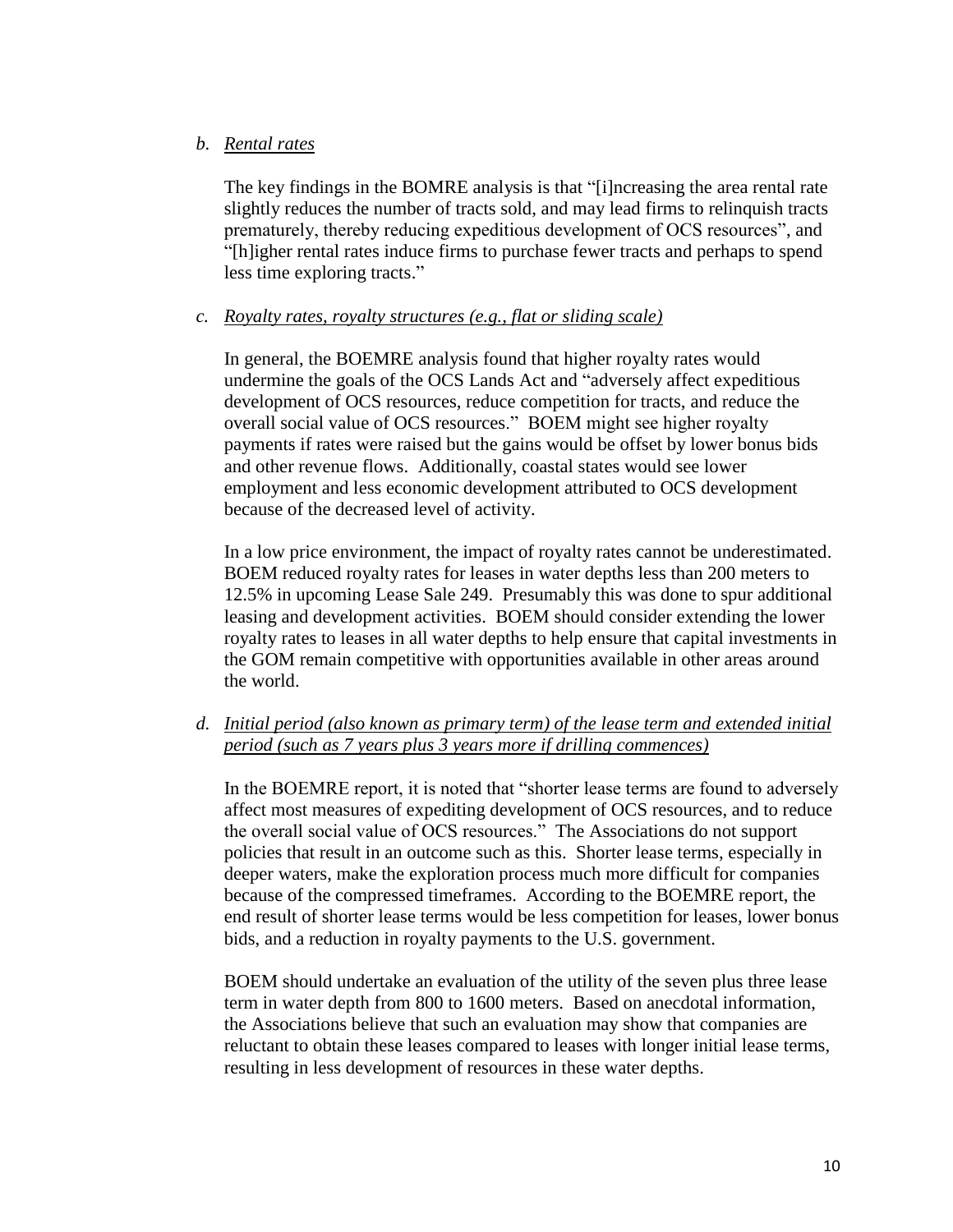*2. If DOI offers acreage for lease in planning areas outside the Gulf of Mexico, what fiscal terms for each planning area will best meet the objectives and limitations of the OCS Lands Act regarding the lease terms listed in items 1a. to 1d. above?*

The input provided for questions 1a. to 1d. above will hold true for areas outside the GOM. BOEM should establish the lease and fiscal terms to achieve its overall objectives for U.S. offshore energy policy. The Associations believe that lease and fiscal terms for U.S. offshore energy policies should encourage broad participation, active lease exploration and development programs, and production growth. BOEM should avoid policies that sacrifice long-term viability to realize short-term revenue gains and satisfy the calls for industry to hold fewer leases.

*a. Is there an alternative design, e.g., auction-type design that may be better suited to achieve fair market value, either by changing the bidding variable or some other aspect of the competitive lease sale?*

The Associations do not see a need to move away from the current lease sale construct. The BOEMRE report indicates that "[m]ulti-Round Auctions result in significantly more tracts sold, and slightly (insignificant) increasing production activity, and therefore royalties and area rentals." Any increase in production and associated revenues would be offset by a reduction in total high bonus bids and would result in a small decrease in total revenue.

*b. Should the upcoming program consider use of alternative and/or nontraditional fiscal terms, primary lease terms, auction formats, or tract offering sizes? Please state which of these features of the leasing process merit consideration for future use, where and under what conditions those changes might be useful, and explain why such a change is necessary or beneficial, e.g., demonstrate that exploration would not occur in selected frontier areas without larger than traditionally-sized tracts in lease sales.*

The Associations fully support continued use of the current area-wide leasing program in all OCS areas. We believe that the term "area-wide leasing" does not accurately convey the meaning of the concept, or its utility to the government and the industry. It does not mean, for example, that all OCS acreage offered would be leased for oil and gas exploration. Rather, it means simply that all of the area would be available for consideration for oil and gas leases. Any one of a variety of factors, ranging from environmental concerns to lack of oil and gas prospects could prevent a particular tract from being leased. All that area-wide leasing implies is that no tract would be automatically excluded from the bidding process merely because BOEM concludes that no one would wish to submit a bid on it.

There are a number of important advantages to the area-wide leasing approach. It allows the bidders to consider the entire geological basin rather than a small portion of it. Most oil companies have highly structured criteria for making exploration decisions. Allowing a firm to take the entire basin into consideration gives the U.S. the full benefits of a diversity of approaches and exploration philosophies for areas previously unleased. Area-wide leasing ensures that areas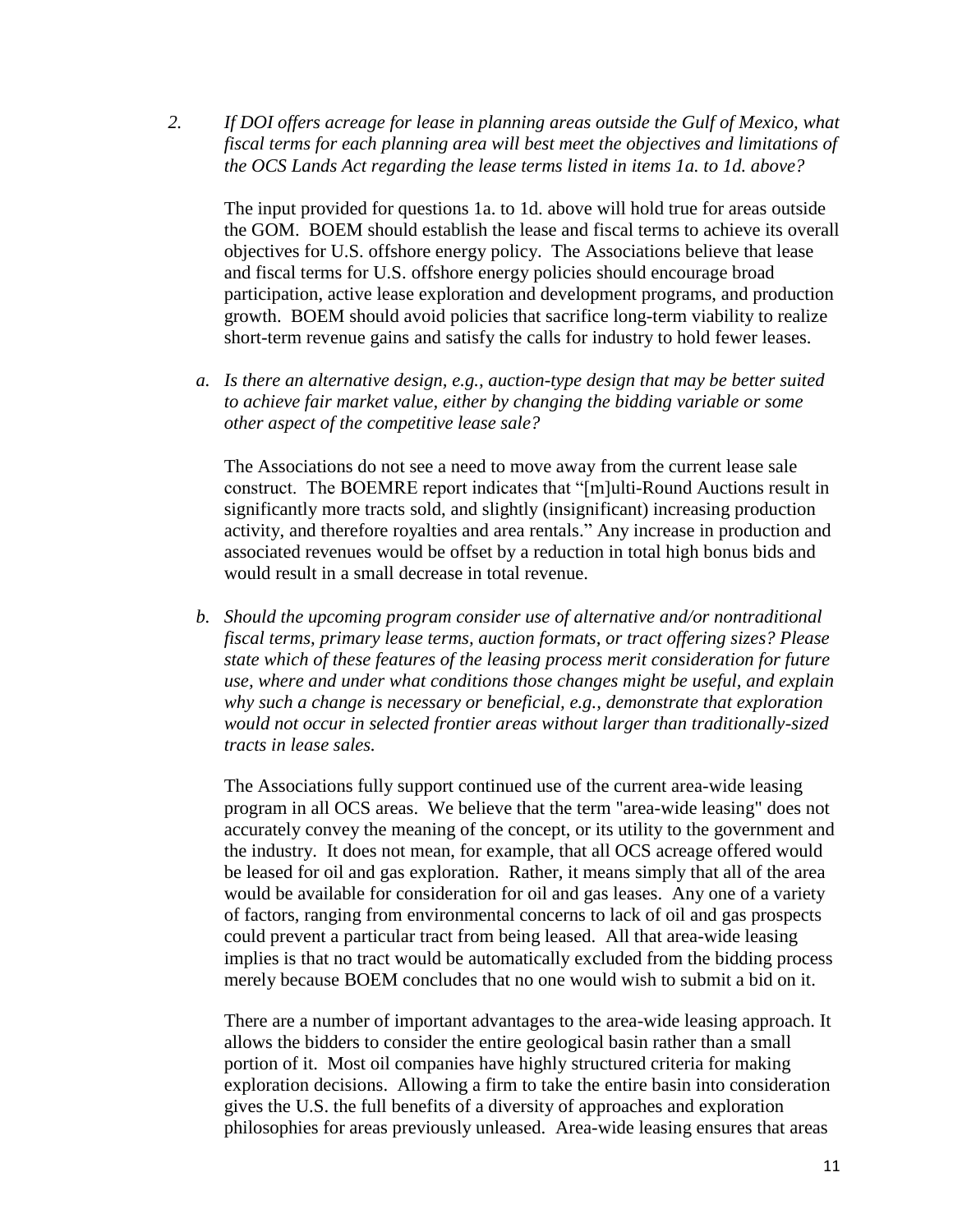with potential become available for exploration. In addition, according to the BOEMRE study, a nomination approach would slow the pace of leasing and increase the amount of bonus bids received, but these revenue gains would likely be offset by lower revenues in the future and would affect the ability of the government to achieve one of the OCS Lands Act goals of expeditious development of OCS resources.

The Associations wish to add that the federal government's failure to provide regulatory certainty to Alaska's OCS leaseholders will impact the economic attractiveness of future Alaskan OCS lease sales. While approximately 650 leases netting the federal government billions of dollars were awarded to companies interested in oil and gas exploration on the Alaskan OCS since 2005, significant federal regulatory obstacles remain and only a single well has been drilled to its targeted hydrocarbon depth in this area. To attract the investment necessary for a successful lease sale and realize the benefits associated with Alaskan offshore development, the federal government should consistently adhere to its lease sale plans and provide a clear and consistent regulatory framework that is based on sound science.

The need for certainty and predictability in the leasing, exploration and development process cannot be overstated. In addition to the recent experiences in Alaska, industry has also been faced with similar challenges in other OCS areas. Most notably in the EGOM, industry investments were undermined by a last minute withdrawal of significant portions of the area offered for leasing in Lease Sale 181. Additional challenges have resulted from the failure to provide regular, additional EGOM lease sales to allow lessees to add adjoining acreage to existing lease positions prior to undertaking drilling activities. Also, in the Atlantic and Pacific, there is a history of granting leases for which lessees are ultimately unable to obtain drilling permits causing the lessees to resort to costly and lengthy litigation to recoup bonus bids and lease rentals. These experiences will likely have an impact on the amount industry is collectively willing to invest in these areas should they be offered for leasing.

### **H. Specific Information Requested from Industry**

BOEM requested specific information from industry on the following questions:

*(1) Indicate the OCS Planning Area(s) where the industry respondent would be interested in acquiring oil and gas leases, regardless of whether the area currently is unavailable. If more than one Planning Area is of interest, rank all areas of interest (including those now being offered, if appropriate) in order of preference.*

Given our role as Trade Associations and our compliance with state and federal antitrust laws, it is difficult for us to provide specific information to BOEM on industry's preference for one area over another. As stated previously, at this point in the Five-year Program development process all OCS areas with the potential to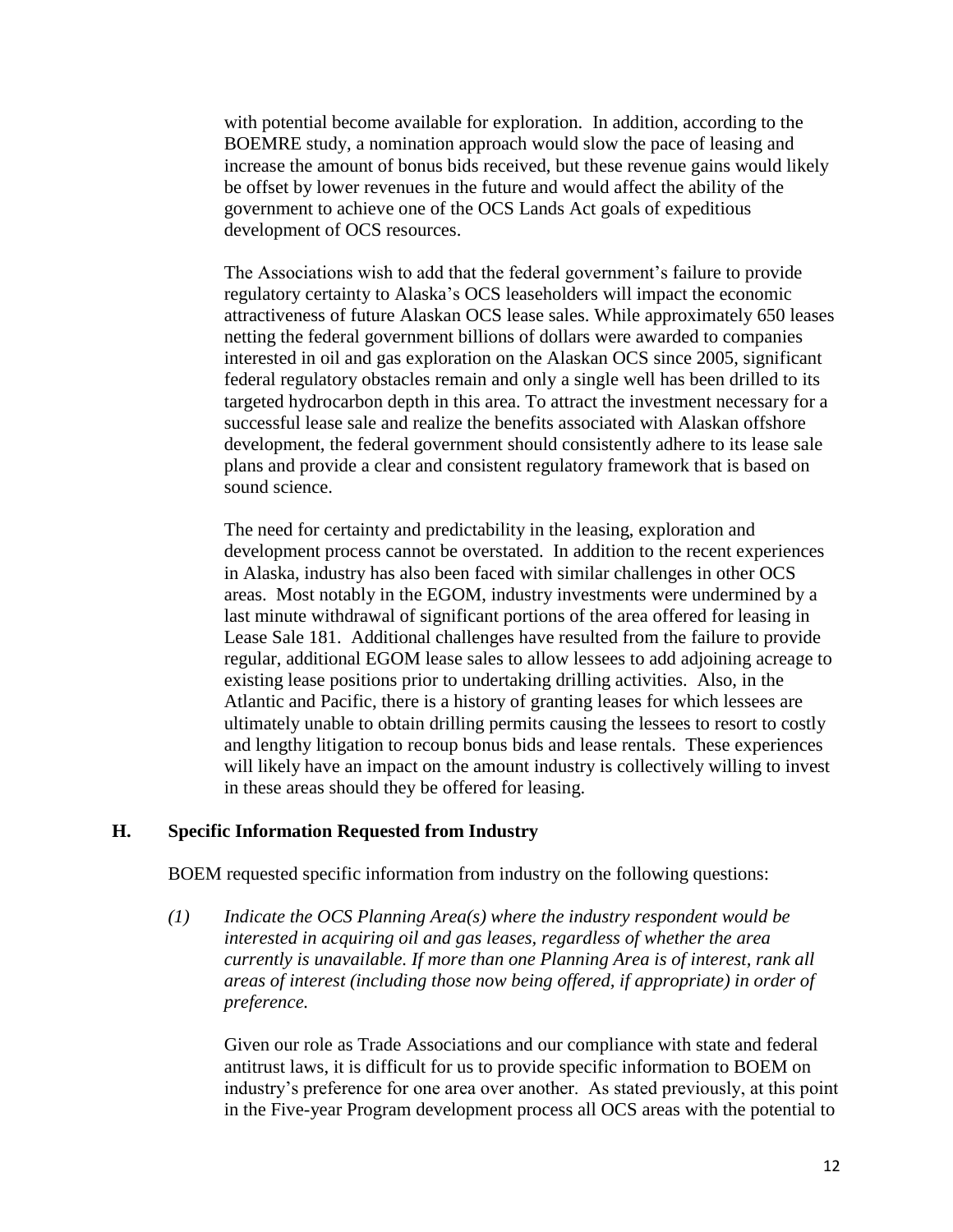generate jobs and new revenue by advancing America's energy renaissance should be considered for inclusion in the Draft Proposed Plan.

*(2) Indicate the number and timing of lease sales in the period 2019–2024 that would be appropriate for each Planning Area. If only one lease sale in a Planning Area is appropriate, indicate whether that area should be considered for leasing early or late in the five-year schedule. If more than one lease sale in a planning area is suggested, indicate the preferred interval between lease sales.*

The Associations have little input to provide on the number or timing of lease sales, with the following exceptions:

- In frontier areas like the Atlantic that have been closed to exploration for decades, there is an immediate need to conduct new seismic surveys, and process and interpret the data before industry can be expected to consider the investment of obtaining and eventually developing leases in these areas. The ongoing permit delays in the Atlantic are exacerbating this problem.
- EGOM lease sales should be scheduled throughout the 2019-2024 Leasing Program with sales scheduled prior to 2022 being contingent on the Congressional moratorium being lifted.
- In the GOM, two lease sales per year are adequate, and they should be held every six months.
- *(3) Indicate the expected lead time to production in areas that are not part of the 2017–2022 Program or currently do not have infrastructure or production, relative to lead-times to new production in previously leased areas like the Central and Western Gulf of Mexico.*

Based on historical experience, in frontier areas, extensive exploration activity, drilling time, market dynamics, equipment availability, etc. from the time a lease is obtained until first production can extend 10 to 15 years, making a 10-year lease term a challenge. In the GOM this scenario is increasingly true for deepwater leases.

*(4) In addition, BOEM requests information on industry's view of the utility of region-wide sales in the Gulf of Mexico as planned in the 2017–2022 National Program.*

Industry has not worked under the region-wide lease sale program for a long enough time to render a judgement. However, based on limited experience, it seems to be worth continuing for the near future.

### **I. Conclusion**

The Associations appreciate the opportunity to comment on the request for information. Since we are trade associations, we have chosen not to provide much of the specific geologic information that was requested or to rank the individual planning areas.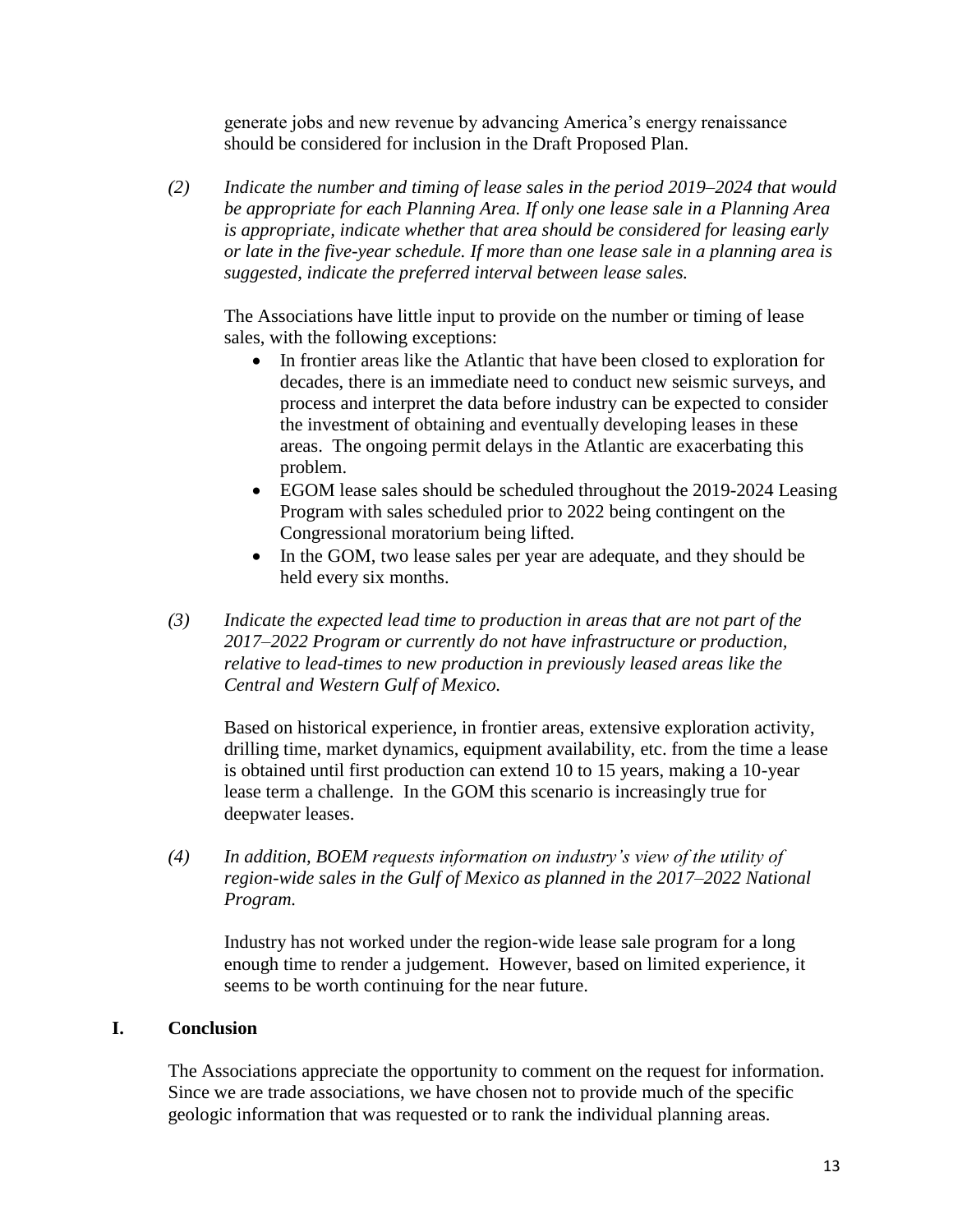Individual companies are better suited to provide that information. Nonetheless, we look forward to working with BOEM on development of the 2019-2024 Five-year OCS Leasing Program. Should you have any questions please contact Andy Radford at 202- 682-8584 or [radforda@api.org.](mailto:radforda@api.org)

Sincerely,

The fact of the

Erik Milito, American Petroleum Institute

Jeff Vorberger, National Ocean Industries Association

Dan Naatz, Independent Petroleum Association of America

Absent Modin

Alby Modiano, U.S. Oil and Gas Association

V. Brucht

V. Bruce Thompson, American Exploration & Production Council

n Julano

Jason McFarland, International Association of Drilling Contractors

Wifelic. Martin

Nikki Martin, International Association of Geophysical Contractors